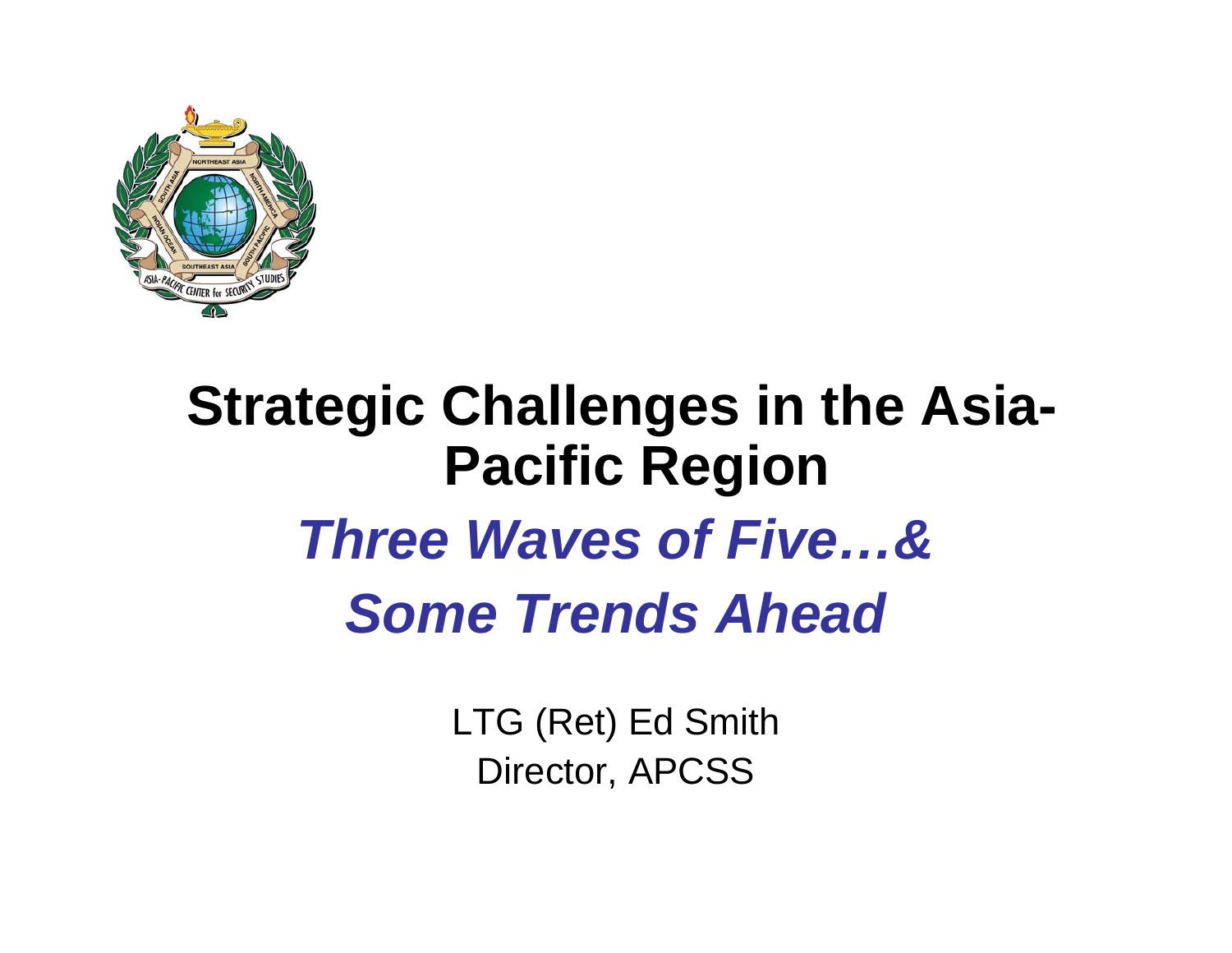

1.The attraction of terrorism to those disadvantaged and with little hope.

- An opportunity for identity; a means to act
- Enablers:
	- **Hart Committee** Socio-economic gaps
	- Transnational crime
	- Globalization (seamless internet effectiveness)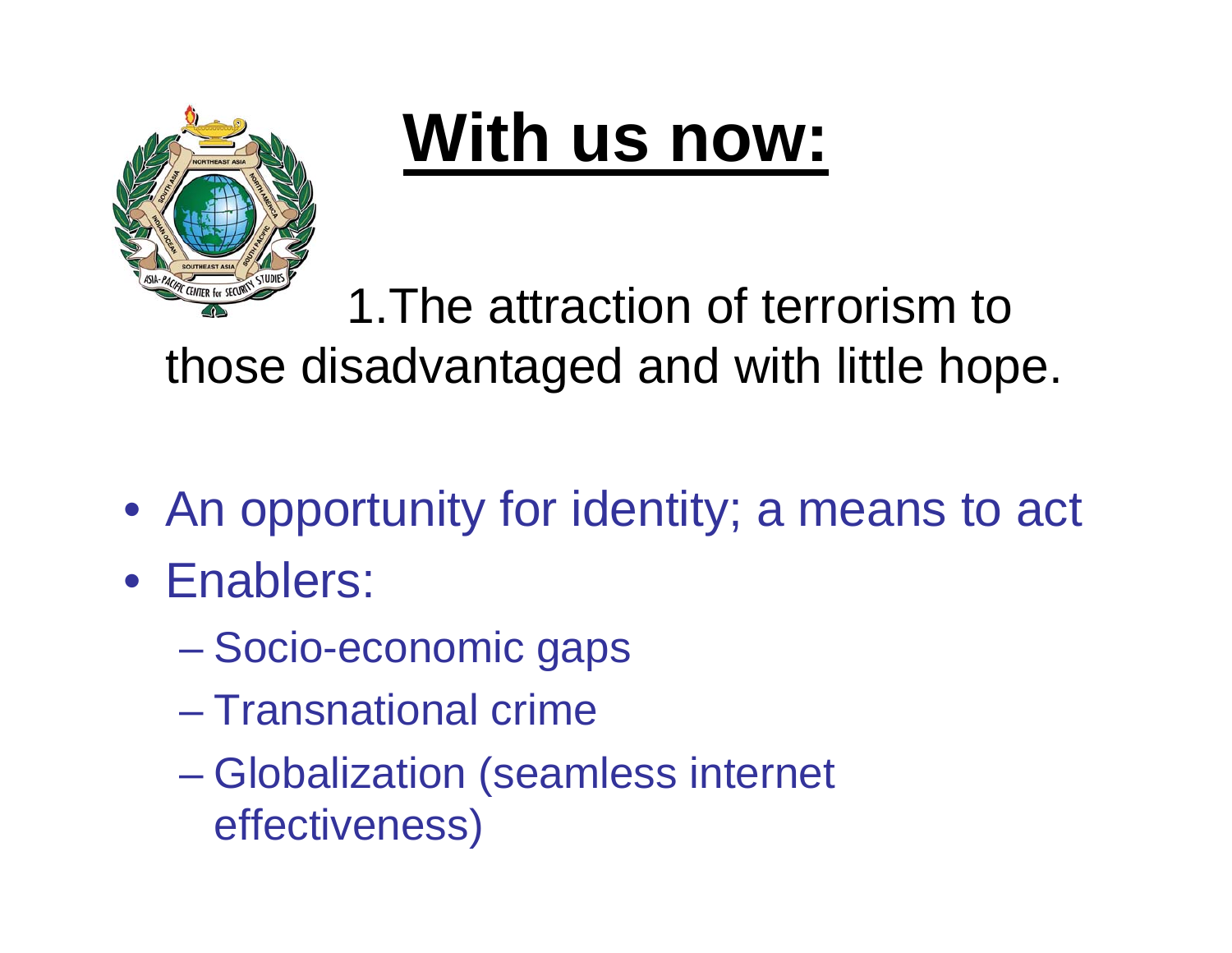

2. The limiting effect of corruption, particularly within governments, throughout the region and the world.

- Pervasive
- Enervating
- Tolerated, too often by many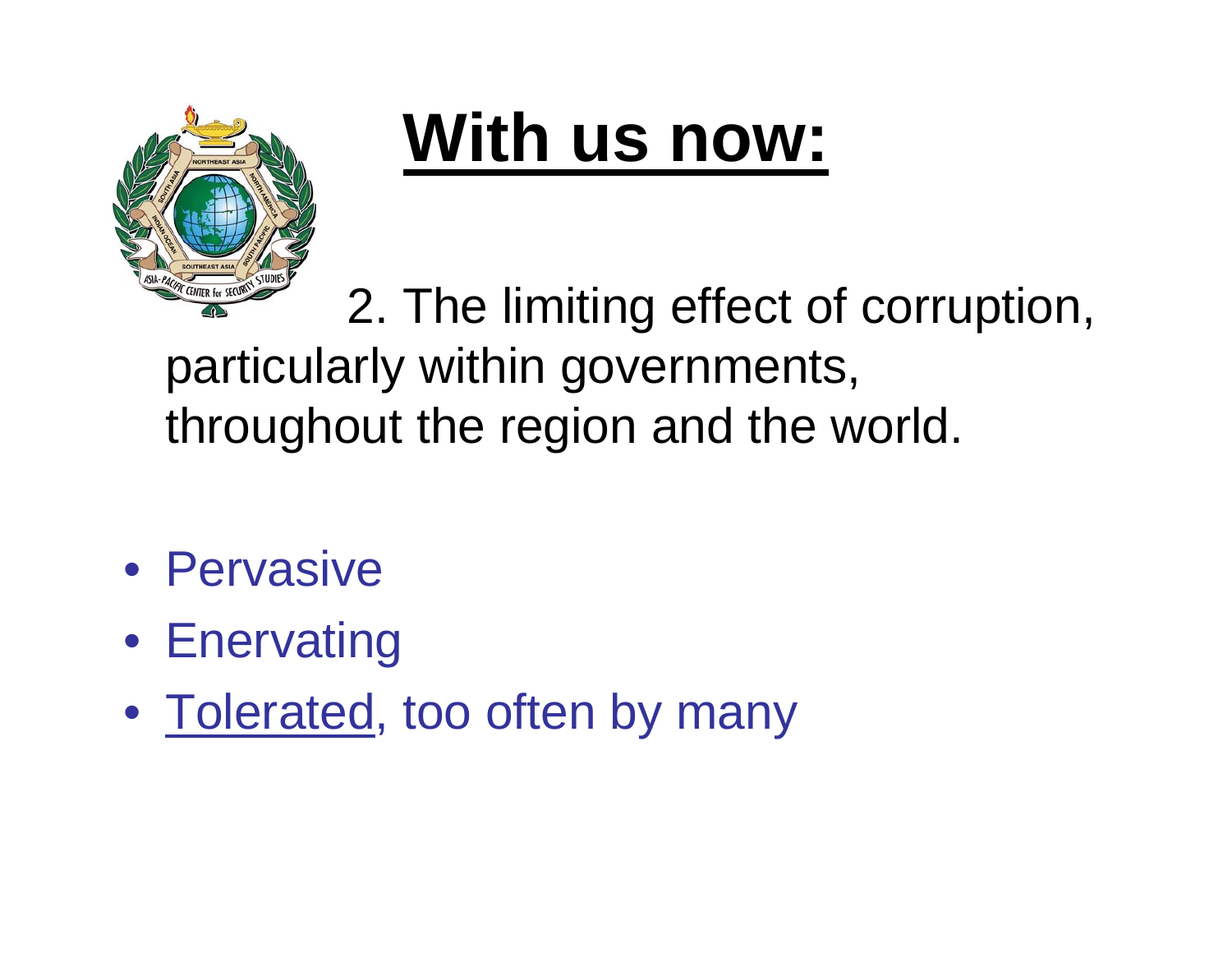

3. Political polarization leading to extremist views…AND diminishing shared values.

- Interest→Identity→Values clashes
- Strategic alignments—major actors
	- **Hart Committee** PRC-Russian security cooperation
	- PRC-South Asian nations
	- –Entire region positioning, given PRC economy
	- **Hart Committee** US presence, a security ctr-weight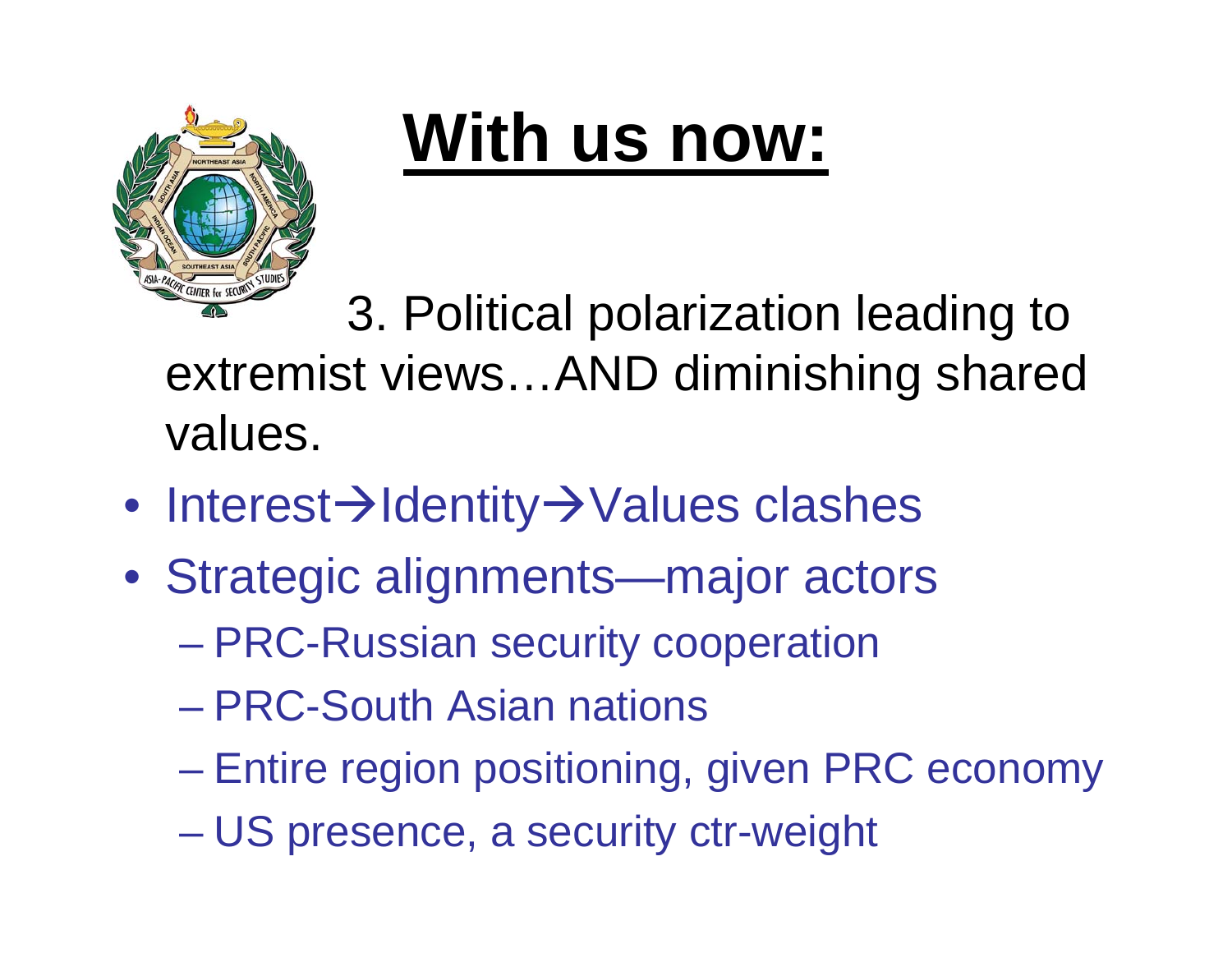

4. Disrespect due to a lack of appreciation for cultural/racial/ethnic diversity.

- Rooted in intellectual, ethnic, racial, social, & psychological arrogance
- Fundamental to collaborative progress
- Ldr-to-ldr relationships "decide the day"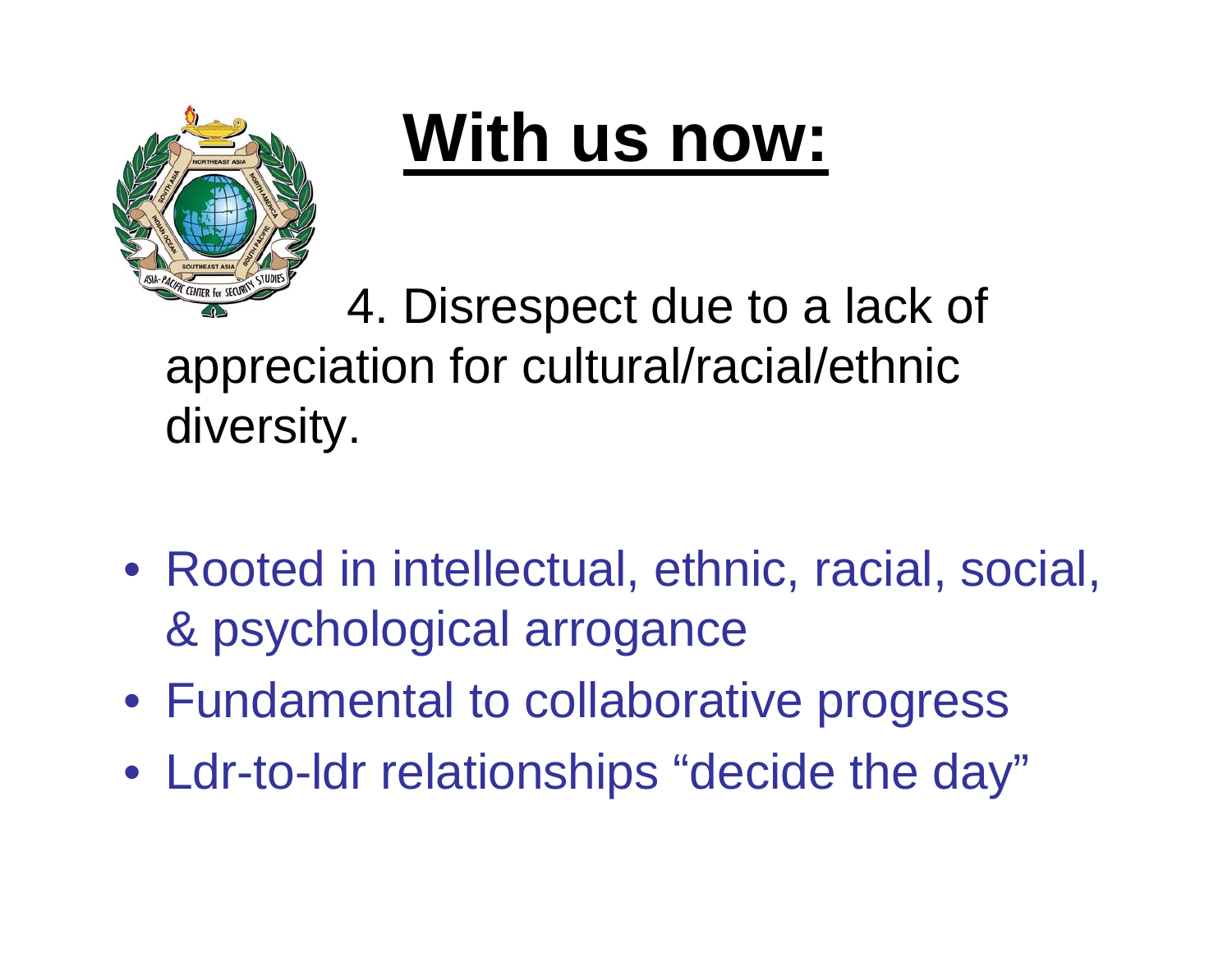

#### 5. Extremes in educational opportunities.

- Deeds, not words
	- Availability
	- **Hart Committee Quality**
	- Access
- Why not main effort collaborative prioritization?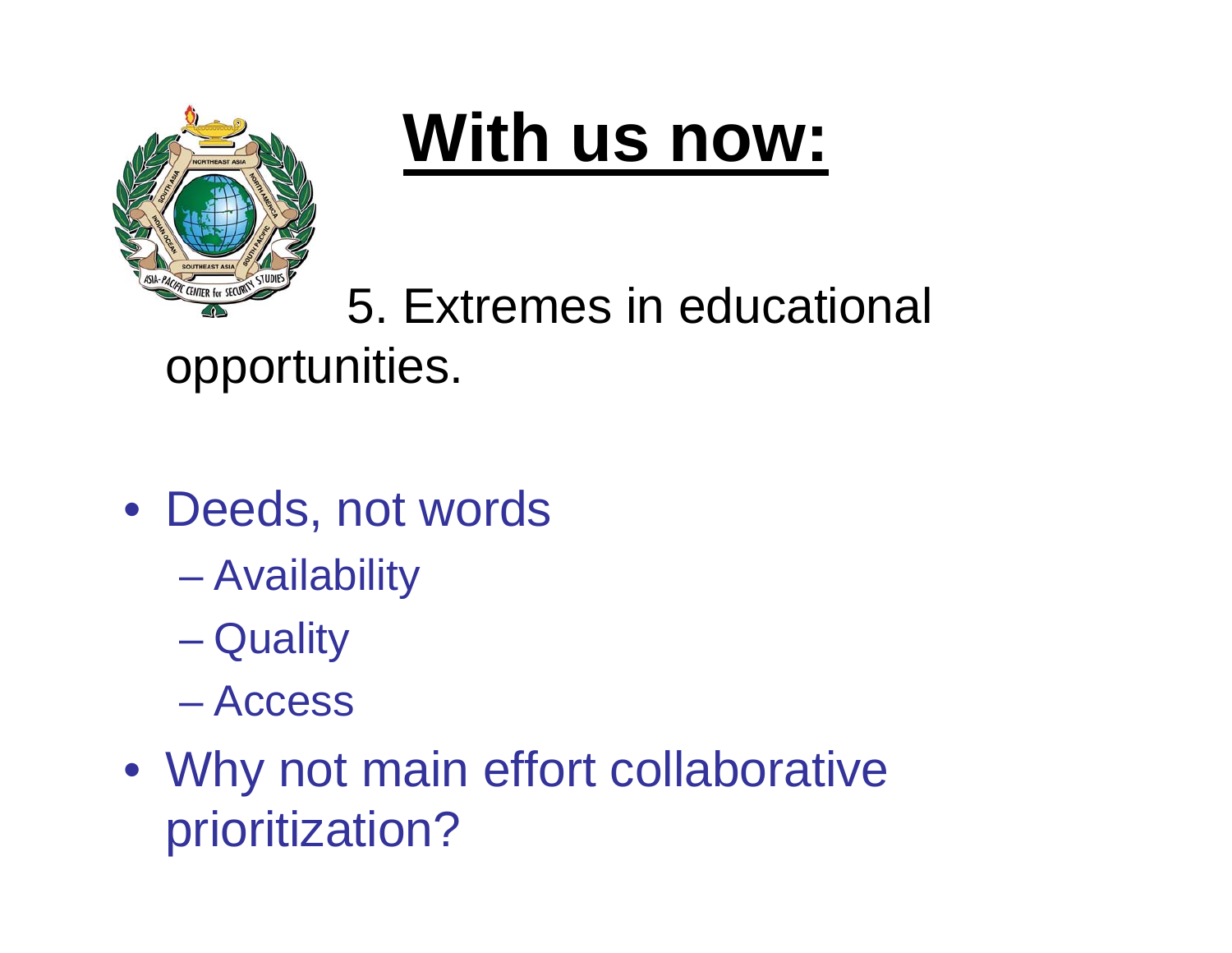

1. Extremes in human security due to the growing have and have-not gaps the world over.

- Demographic profiles identify possible security threats
- Socio-economic trends are key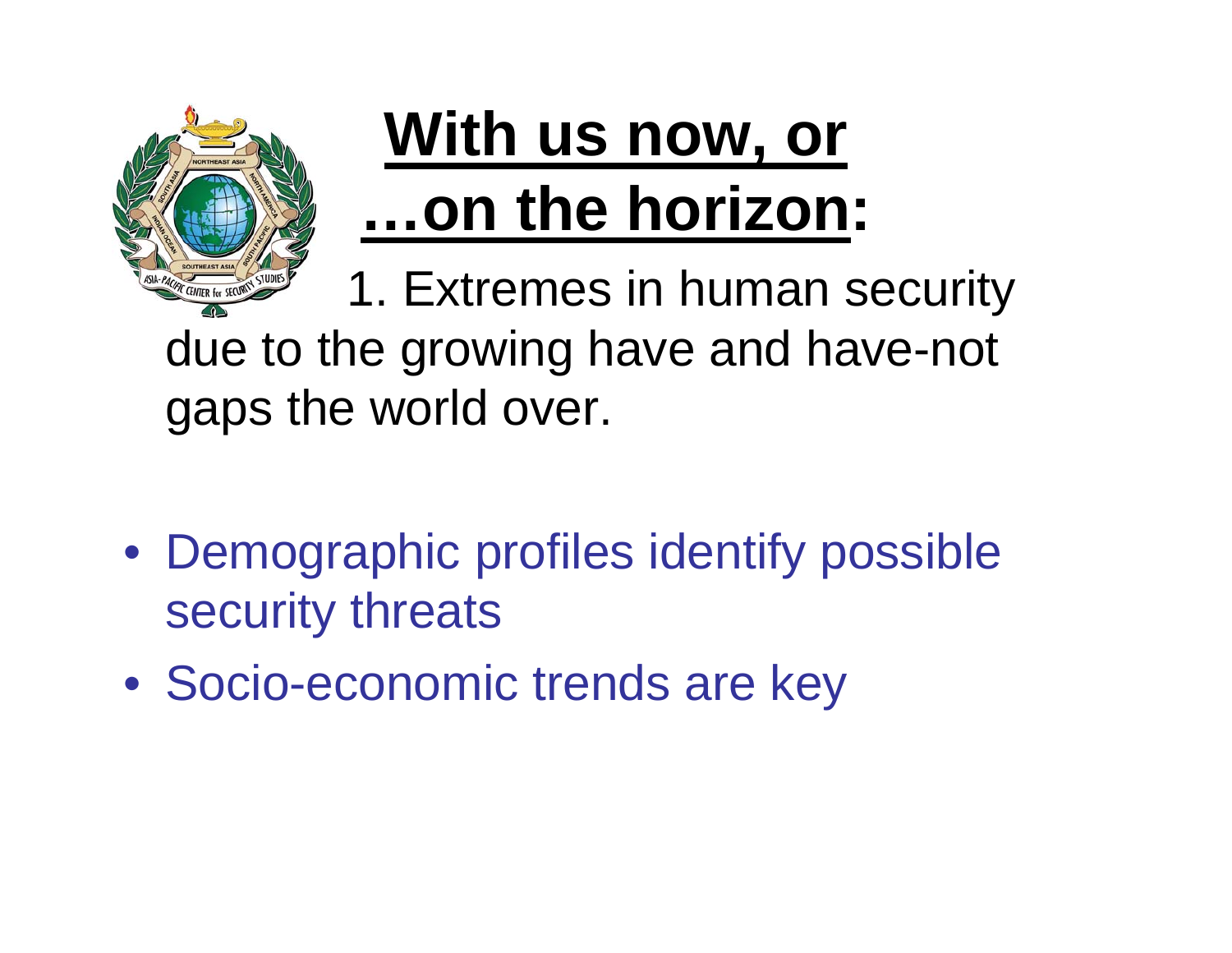

2. Interruptions in informationtechnology networks that impact global security.

- Info-age <u>absolute</u> dependence on IT, especially in the economic and military dimensions.
- Are "degraded-mode" operations still an alternative?
	- F-22s

World financial systems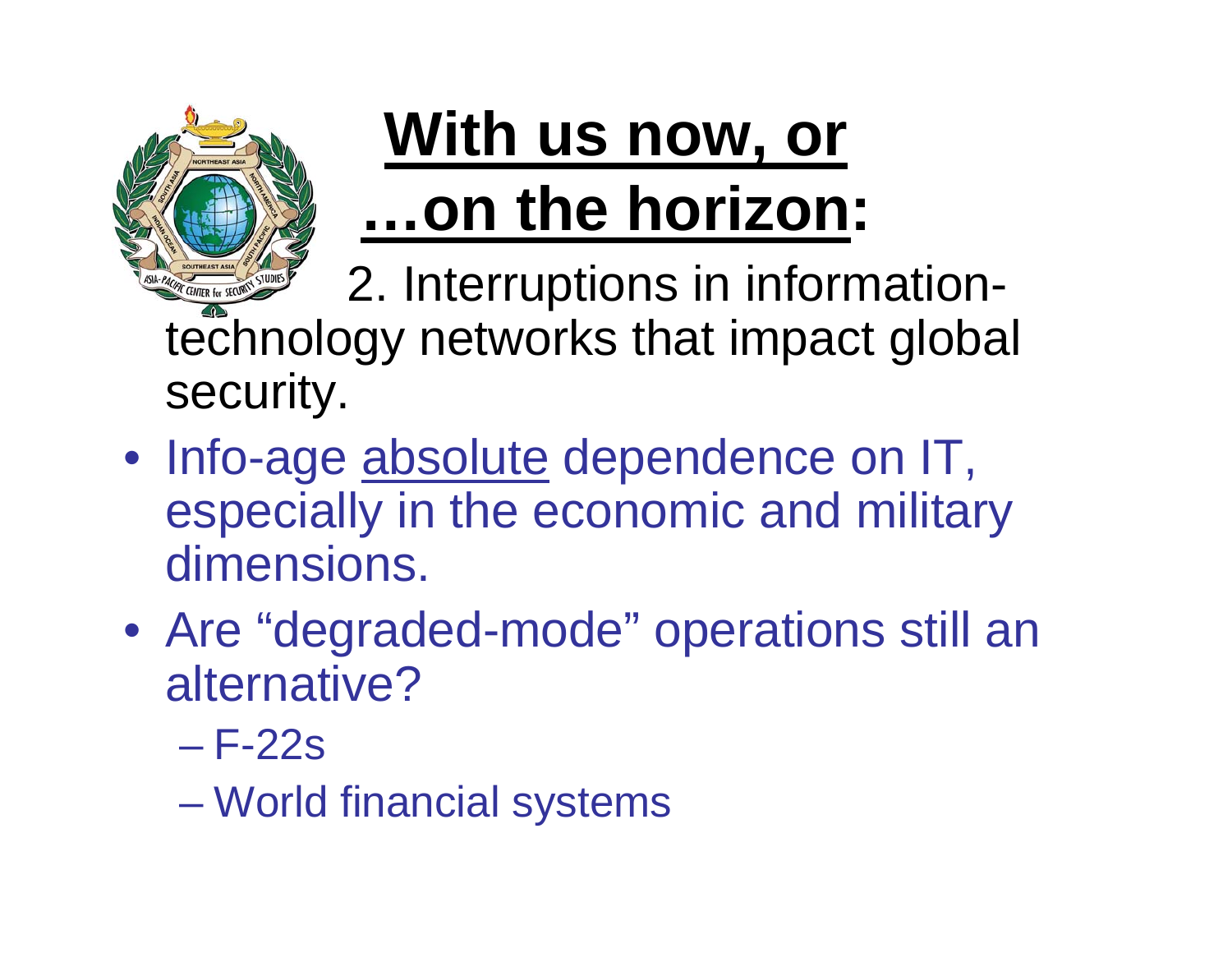

3. Environmental effects physically impacting large portions of the region/world due to unchecked global warming.

- **Fact: global economic competition driving** adverse environmental impacts
- Energy security gained using less environmentally threatening energy sources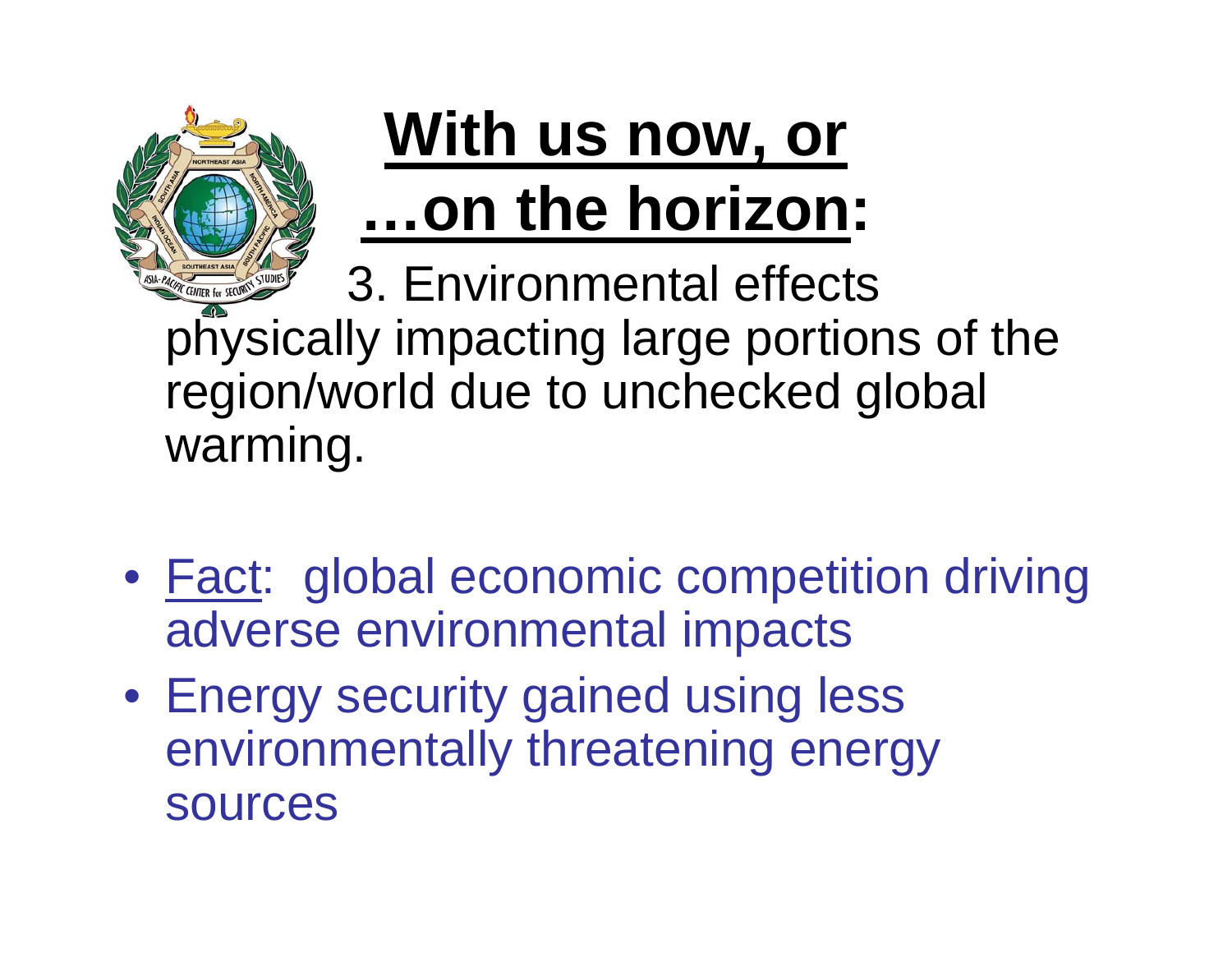

4. Over-extension of multinational and multilateral forums intended to foster collaboration on security-cooperation opportunities.

- UN simultaneously in crisis & demand
- Many international orgs face calls for reform (UN, WTO,IMF)
- Shaping potential of Asia-Pacific forums...impacts?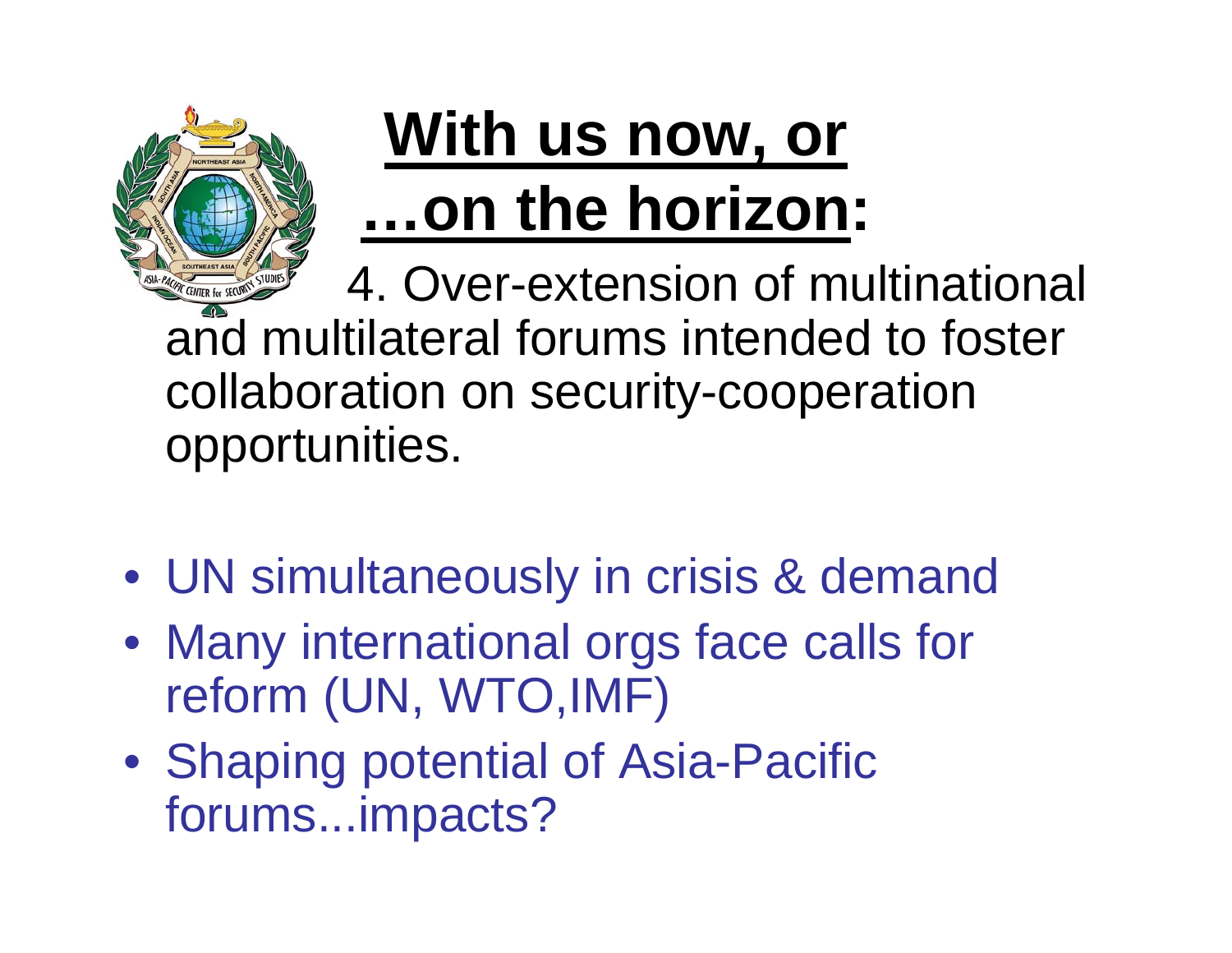

5. Uncontrolled means of mass destruction and/or mass chaos.

- Unraveling global nonproliferation
- Nuclear wpns: security asset or liability?
- Shock event→Chaos, in info age
	- –Dirty bomb, or atk on nuclear reactor
	- **Hart Committee** Low-tech tactics also show potential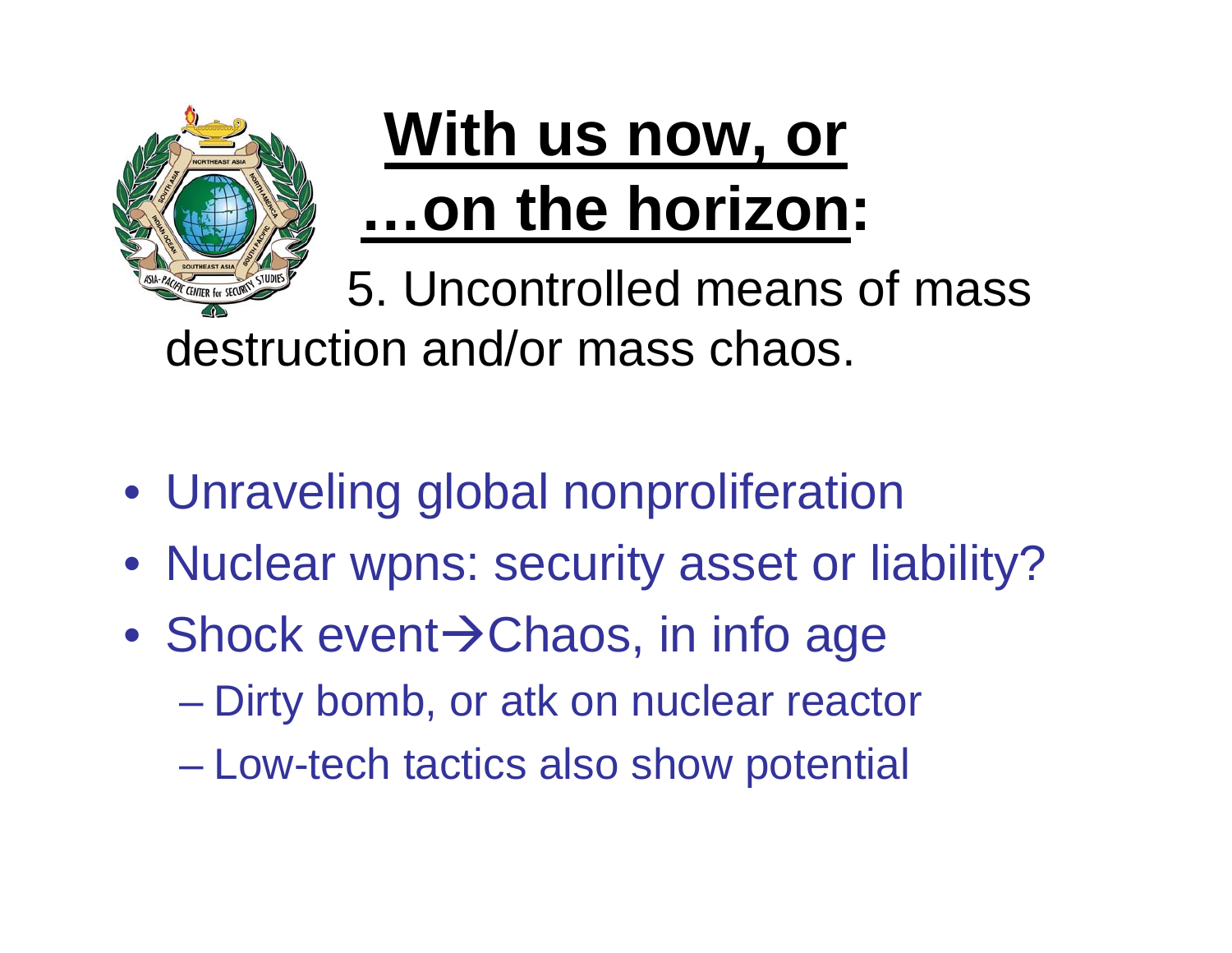

1. Conflict over scarce and valuable resources and/or disputed territory believed to contain such resources.

• For example, potable water in South Asia…or anywhere else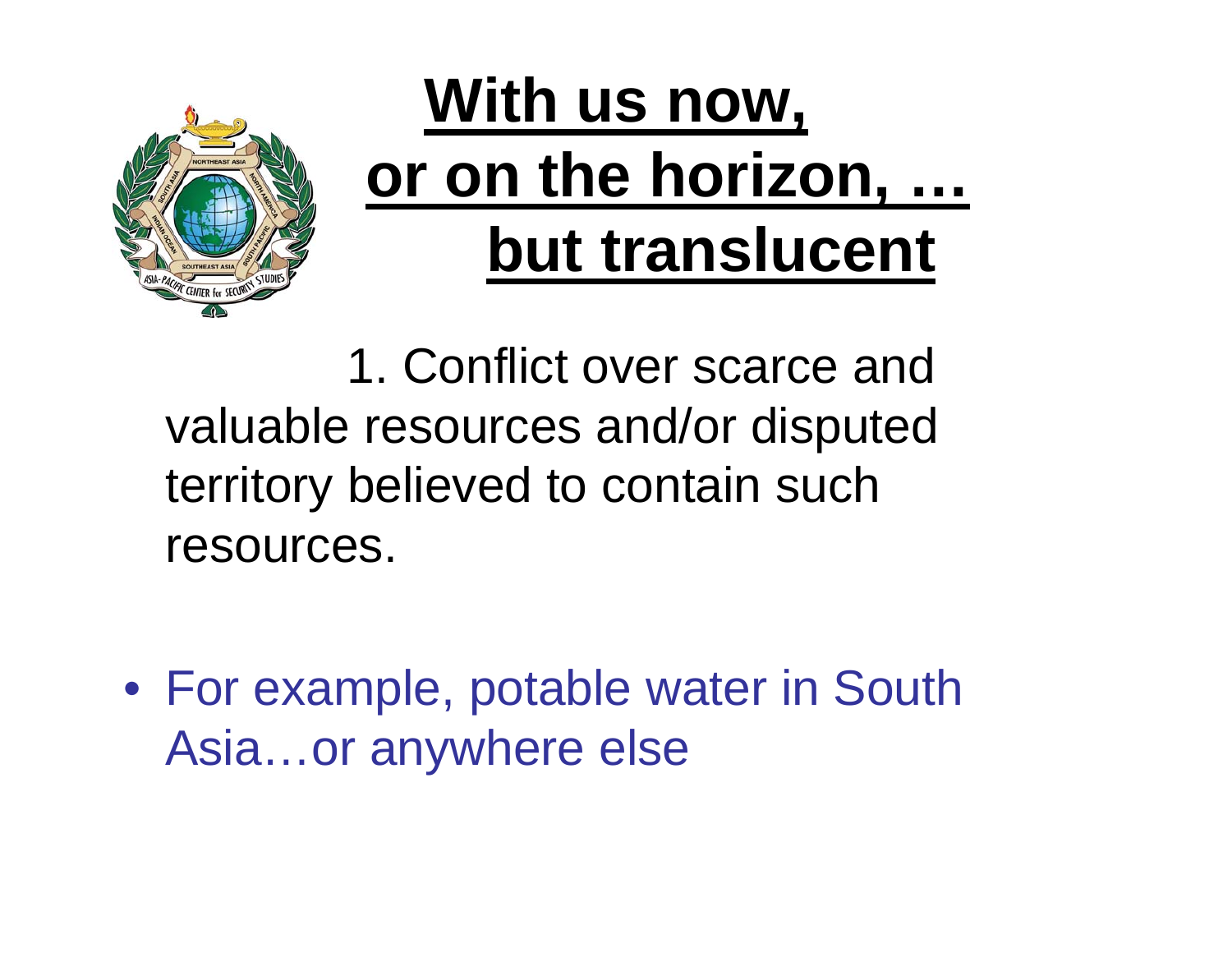

2. Balancing country X's demand for increased power and influence and the willingness of other major actors to accommodate this.

- PRC
- India
- Smaller countries on the rise (Vietnam)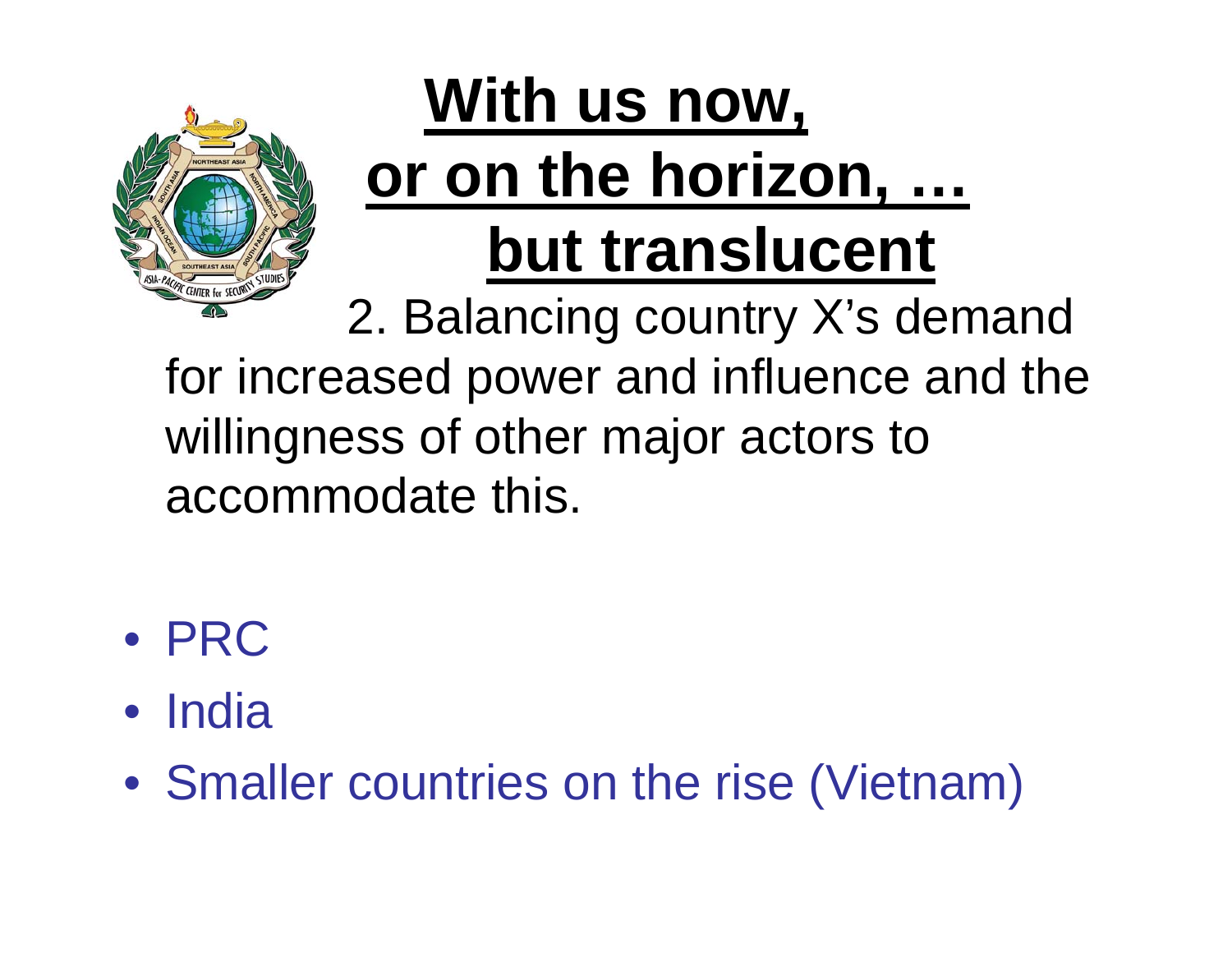

3. Mutating pandemic disease among humans.

- "One in ten chance of human-to-human transmission in next ten yrs."
- World health orgs not as confident – Not "if" but "when"
- What type, where, by whom, & how much prep is enough?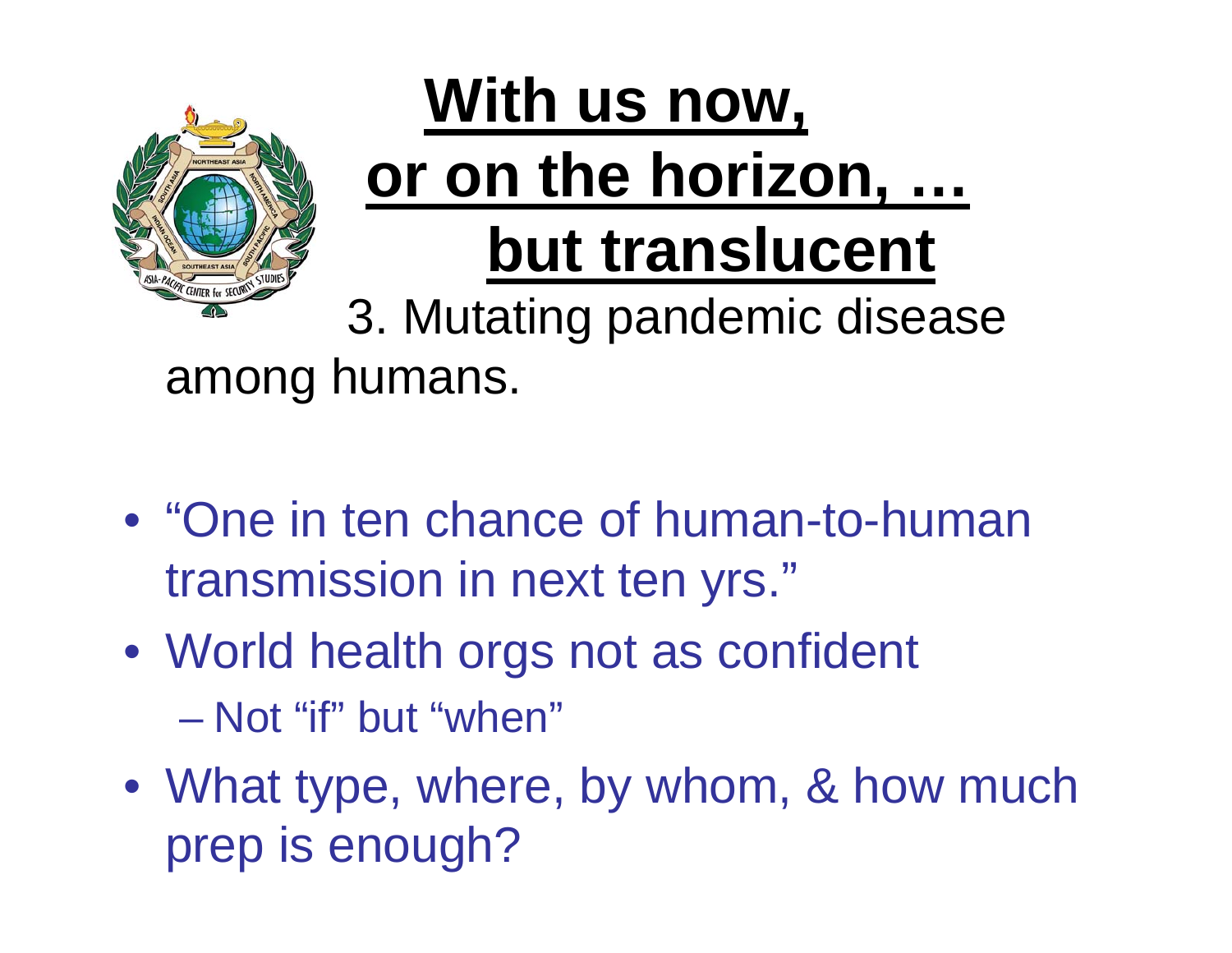

4. Understanding, and managing, reactions to the perceived threat of information globalization to cultural identity.

- Pursued "inside out"
- Grounded in promise, not fear
- Transforming from power to coerce to power to aid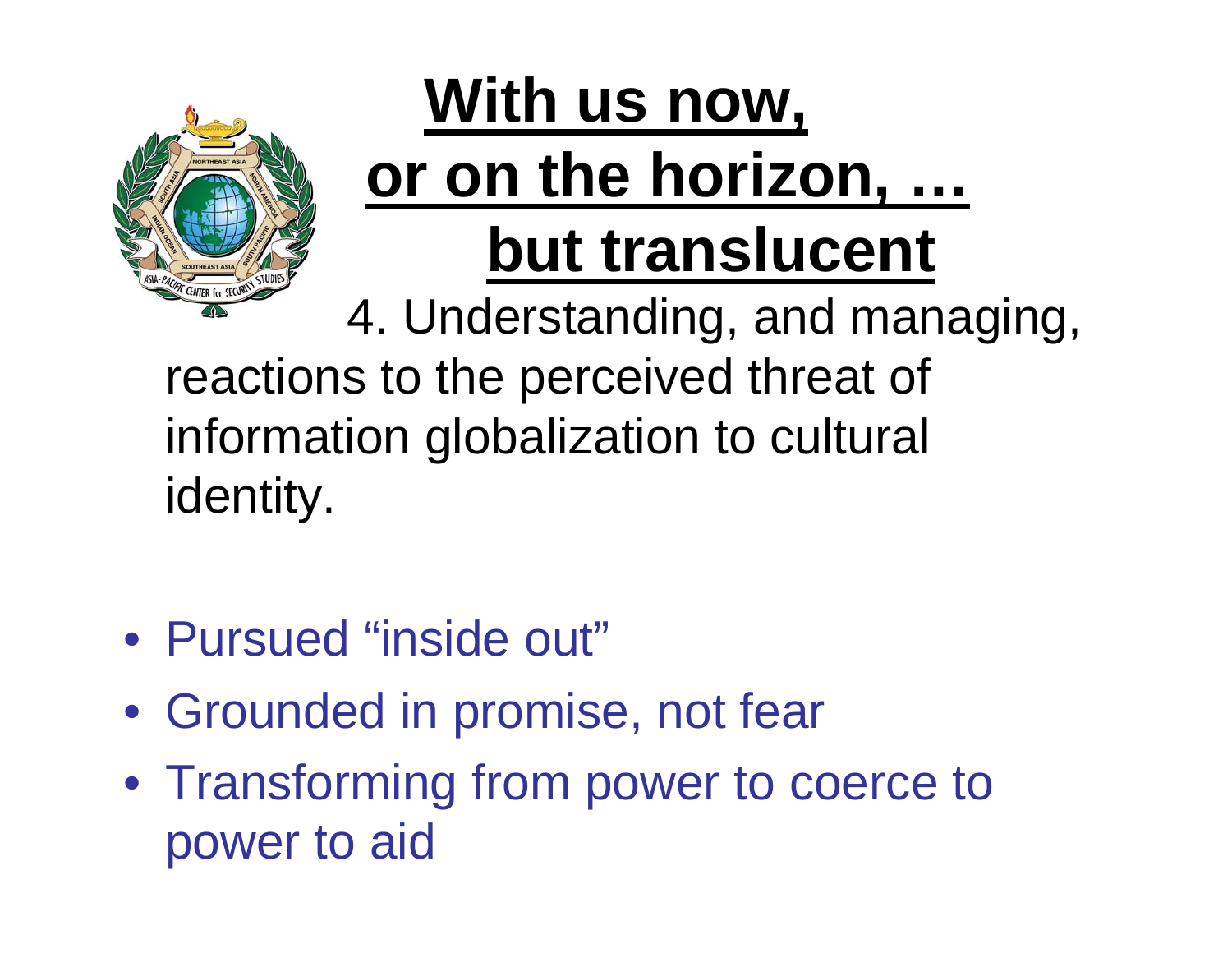

#### 5. Leaders without a vision that serves the common good...the harder right.

• How do we develop ldrs with such vision?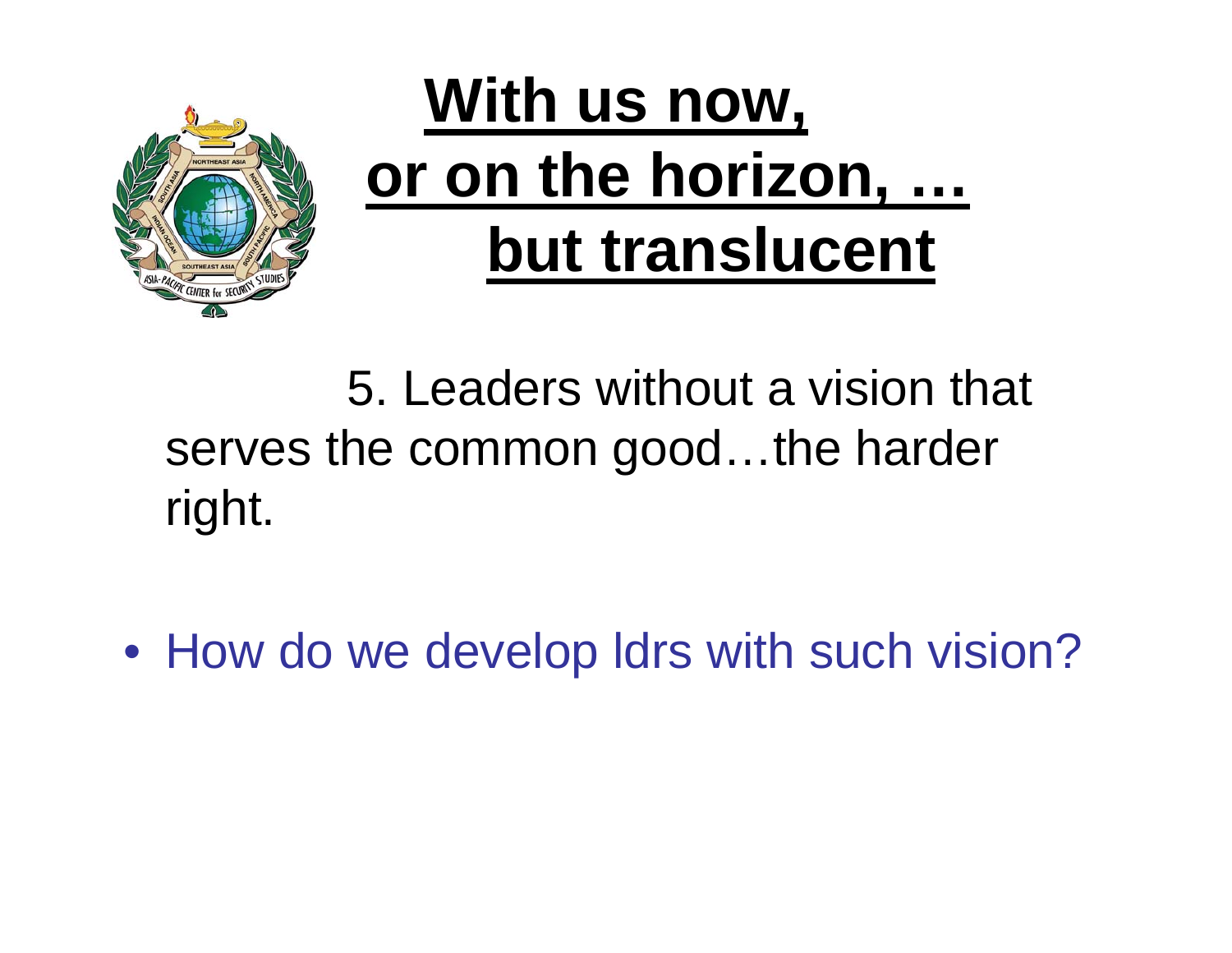

# **So What?**

• If these are trends, how do we influence and shape them, to advantage? Or, mitigate those we cannot shape?

A couple final thoughts…